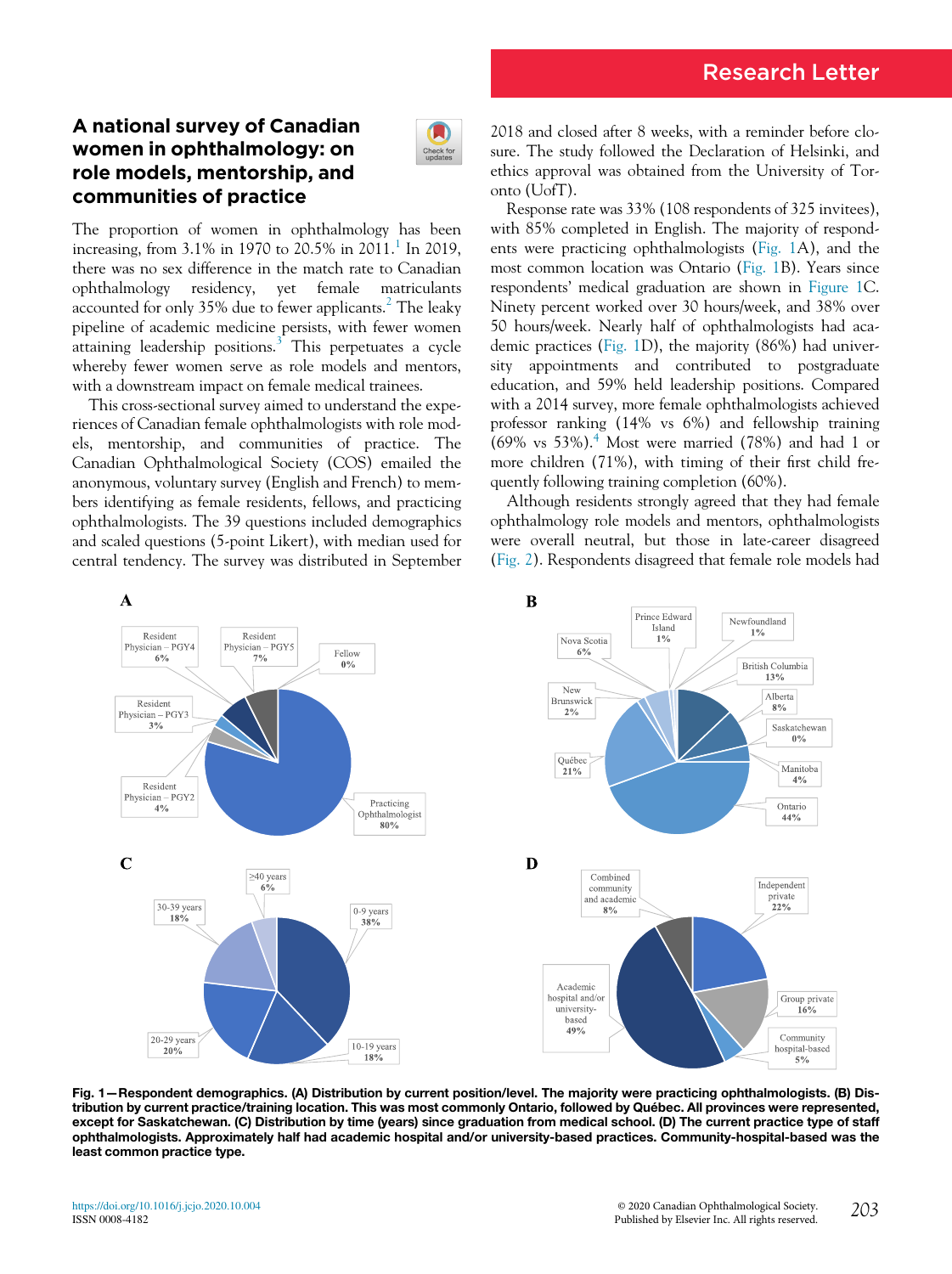

<span id="page-1-2"></span>**A B**

**Do you have strong female mentors in ophthalmology?**



Fig. 2—Median Likert scores for resident physicians and practicing ophthalmologists by career stage. (A) In response to "Do you have a female role model(s) in ophthalmology?" residents strongly agreed, whereas ophthalmologists were overall neutral, and those in late-career disagreed. (B) In response to "Do you have strong female mentors in ophthalmology?" residents strongly agreed, whereas ophthalmologists were overall neutral, and those in late-career disagreed.

influenced their career decisions (Supplementary Table 1, available online). However, 69% strongly agreed/agreed that female ophthalmologists at similar career stages have supportive relationships. Seventy-three percent strongly agreed/agreed that they are supportive role models. Whereas ophthalmologists reported difficulty finding female mentors, residents did not. Sixty-nine percent reported lack of a formal women in ophthalmology mentorship program. Respondents felt supported by female colleagues but disagreed that female ophthalmologists have an open communication platform. Twenty-one percent strongly agreed/ agreed, 37% were neutral, and 42% disagreed/strongly disagreed that maternity leave decisions were positively influenced by female colleagues.

<span id="page-1-1"></span><span id="page-1-0"></span>The shine theory by Sow and Friedman emphasizes that when a woman invests in other strong women, she shines and inspires others to do the same. $5$  Our study suggests that Canadian ophthalmology residency training fosters opportunities for female mentorship, yet mentorship is needed at all career stages. The UofT Summit for Women in Academic Medicine, Canadian Women in Medicine conference, and UofT Women Residents in Ophthalmology curriculum are recent initiatives promoting work-life balance and sex gap discussions. The COS has also invested in supporting women in ophthalmology (WIO) through its leadership, as well as the Annual Meeting's WIO symposium and breakfast curriculum development initiatives. Strategies to improve mentorship include training workshops, cross-institutional expansion of mentor pools, formalized programs with clear guidelines, and combined vertical and facilitated peer mentoring. $6-9$  $6-9$  $6-9$  A national program combining mentorship strategies, with protected time for mentor involvement, may best serve our diverse group. Female ophthalmologists disagreed that they have a platform for discussing personal and professional development. Although the Women in Ophthalmology association has an international listserv, a focused Canadian forum may fill this gap.

Although the COVID-19 pandemic is a time of unprecedented global uncertainty, our Canadian chief medical officers, 7 of 14 of whom are female, have stepped up to this challenge with both intellectual rigour and fierce compassion. Such leadership of women on the national stage may encourage more Canadian women ophthalmologists to pursue leadership positions and thus lessen this sex gap in medicine.

#### Supplementary Materials

Supplementary material associated with this article can be found in the online version at [doi:10.1016/j.jcjo.2020.10.004](https://doi.org/10.1016/j.jcjo.2020.10.004).

#### Stephanie N. Kletke, MD, FRCSC,\* Angela Zhang, MD,\* Radha P. Kohly, MD, PhD, FRCSC\*, $\ddagger$ , $\ddagger$

\*Department of Ophthalmology and Vision Sciences, University of Toronto, Toronto, Ont.; <sup>T</sup>Department of Ophthalmology and Vision Sciences, Sunnybrook Health Sciences Centre, Toronto, Ont.; <sup>‡</sup>Kensington Vision and Research Centre, Toronto, Ont.

Correspondence to Radha P. Kohly, MD, Faculty Development and Global Health in the Department of Ophthalmology and Vision Sciences, University of Toronto, 2075 Bayview Avenue, Suite M1 202b, Toronto, Ont. M4N 3M5.; [radha.](mailto:radha.kohly@utoronto.ca) [kohly@utoronto.ca](mailto:radha.kohly@utoronto.ca).

### References

- 1. [Buys YM. Aging and feminization of the physician workforce](http://refhub.elsevier.com/S0008-4182(20)30774-2/sbref0001) [in Canada: comparing ophthalmologists to all other physi](http://refhub.elsevier.com/S0008-4182(20)30774-2/sbref0001)[cians. Can J Ophthalmol 2014;49:291](http://refhub.elsevier.com/S0008-4182(20)30774-2/sbref0001)–6.
- 2. The Canadian Resident Matching Service. CaRMS 2019 R-1 Main Residency Match - first iteration. Table 19: First choice discipline preference and match results of CMGs by gender; 2019. [www.carms.ca/data-reports/r1-data-reports/](http://www.carms.ca/data-reports/r1-data-reports/) PublishedAccessed March 25, 2020.